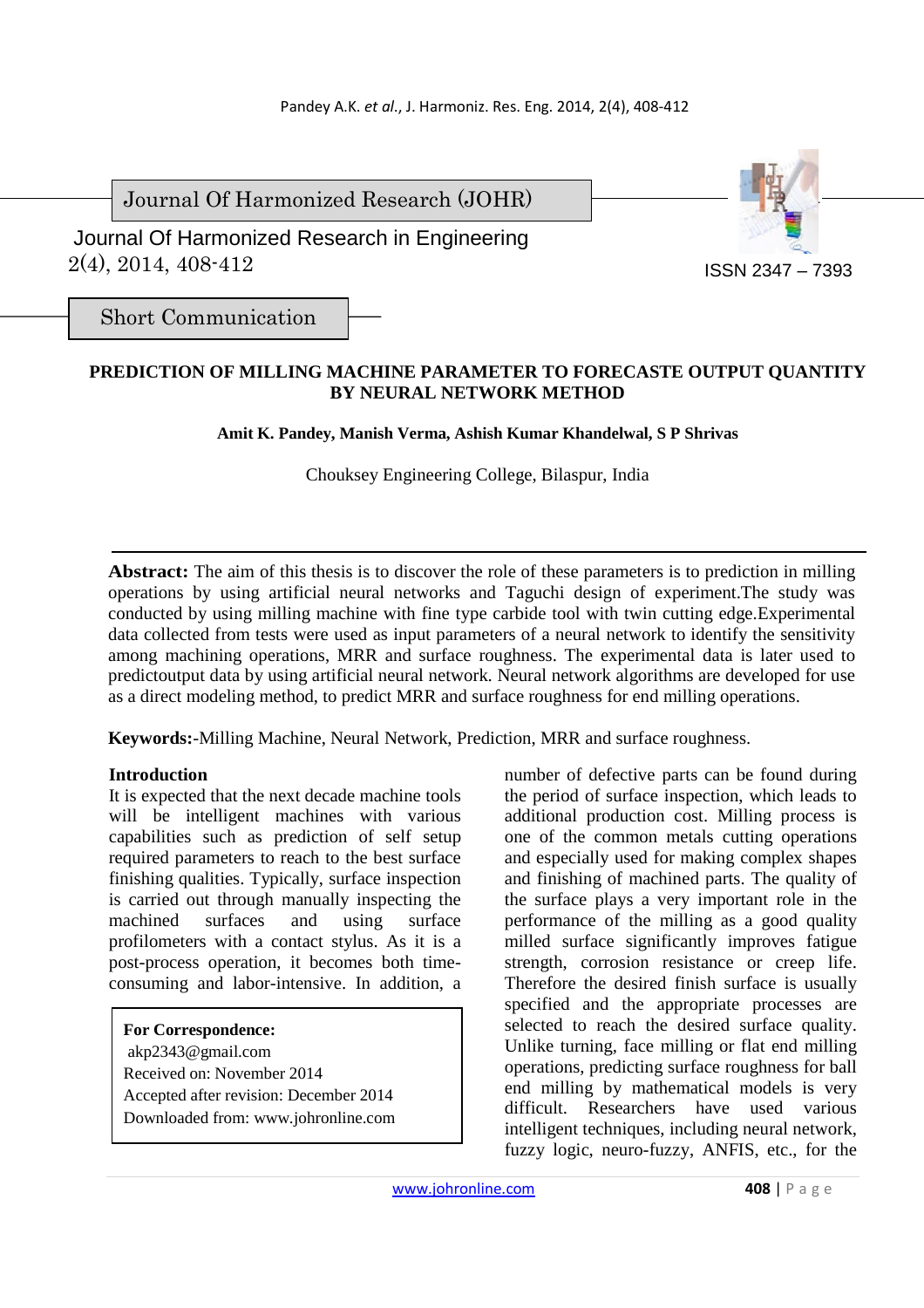prediction of machining parameters and to enhance manufacturing automation. A neural network with their learning capabilities can be used to learn the fuzzy decision rules, thus creating a hybrid intelligent system. A scientific approach to plan the experiments is a necessity for efficient conduct of experiments. When the problem involves data that are subjected to experimental error, statistical methodology is the only objective approach to analysis. Thus, there are two aspects of an experimental problem: the design of the experiments and the statistical analysis of the data. These two points are closely related since the method of analysis depends directly on the design of experiments employed. Modern rotating machines are susceptible to equipment malfunction and ambient disturbances because of their complexity and high speed. The complexity hampers the operator's ability to diagnose and eliminate equipment failures before their occurrence Fault diagnosis of rotating machinery has been done by analyses the external condition with the help of vibration signals to determine the internal fault in machines.

The machining process is used in both roughing and finishing operations. Such problems may be caused by several factors such as material, cutting speed, feed rate, cutting depth, and also the workers who have no expertise. The parameters that affect surface roughness include machining parameters and cutting tool properties etc.

The proposed method allows an experimental fault diagnosis using other techniques, such as back propagation transform, it works under different operational conditions, a different angular speed and torque transmitted. So, there is different forms of wavelet has been used to assess the condition of the machine. Here an approach for cutter and Arbor of milling machine fault detection, combining wavelet map is proposed.

Neural networks were developed to assist the programmer in his work. For the input into neural network, the cutting forces were chosen. Neural networks have the ability to distinguish and extract information from the complicated and intricate patterns. They are mainly used to

search for patterns and detect trends that are too complex to be noticed by humans or other techniques. With the help of neural networks the answer on such a question can be quickly anticipated.The predicted results match 90 % including the residuals. Thus proves the neural network is used for optimization of geometric and machining parameters.[3]

# **Objective of Paper**

The main objective of this work is to predict the total output parameter in face-milling operation. ANN model outperforms the prediction accuracy obtained by the ANN to best knowledge, the multiple-input multiple-output (MIMO) nonlinear relationship with back propagation-based ANN model. In this thesis, some experimental results are also given to make the comparison of effectiveness with those obtained by the Matlab toolbox in terms of prediction accuracy model with back propagation (BP) algorithm given by the Matlab toolbox. Experiments were conducted through the established Taguchi's design method. In this work, the machining characteristics are investigated based on surface roughness and tool wear. It is an important tool to identify the critical parameters and predict optimal setting of each parameter. The most appropriate strategy available to the manufacturers and researchers to reduce the possibility of such failures is to introduce some form of feedback representing the quality of machining and state of the tool during the machining process. In conventional large scale machining, the deformed chip thickness is generally much larger than the tool edge radius and, therefore, it is reasonable to assume that, as most cutting models do, the cutting tool has a sharp cutting edge and it completely removes the material as specified by the depth of cut. Analysis of variance is used to study the effect of process parameters and establish correlation among the cutting speed, feed and depth of cut with respect to the major machinability factor, cutting forces such as cutting force and feed force. Recently, a carefully designed and improved version of the optimization approach, which is a practical large scale implementation of Newton's method, was successfully applied to learning deep neural networks from random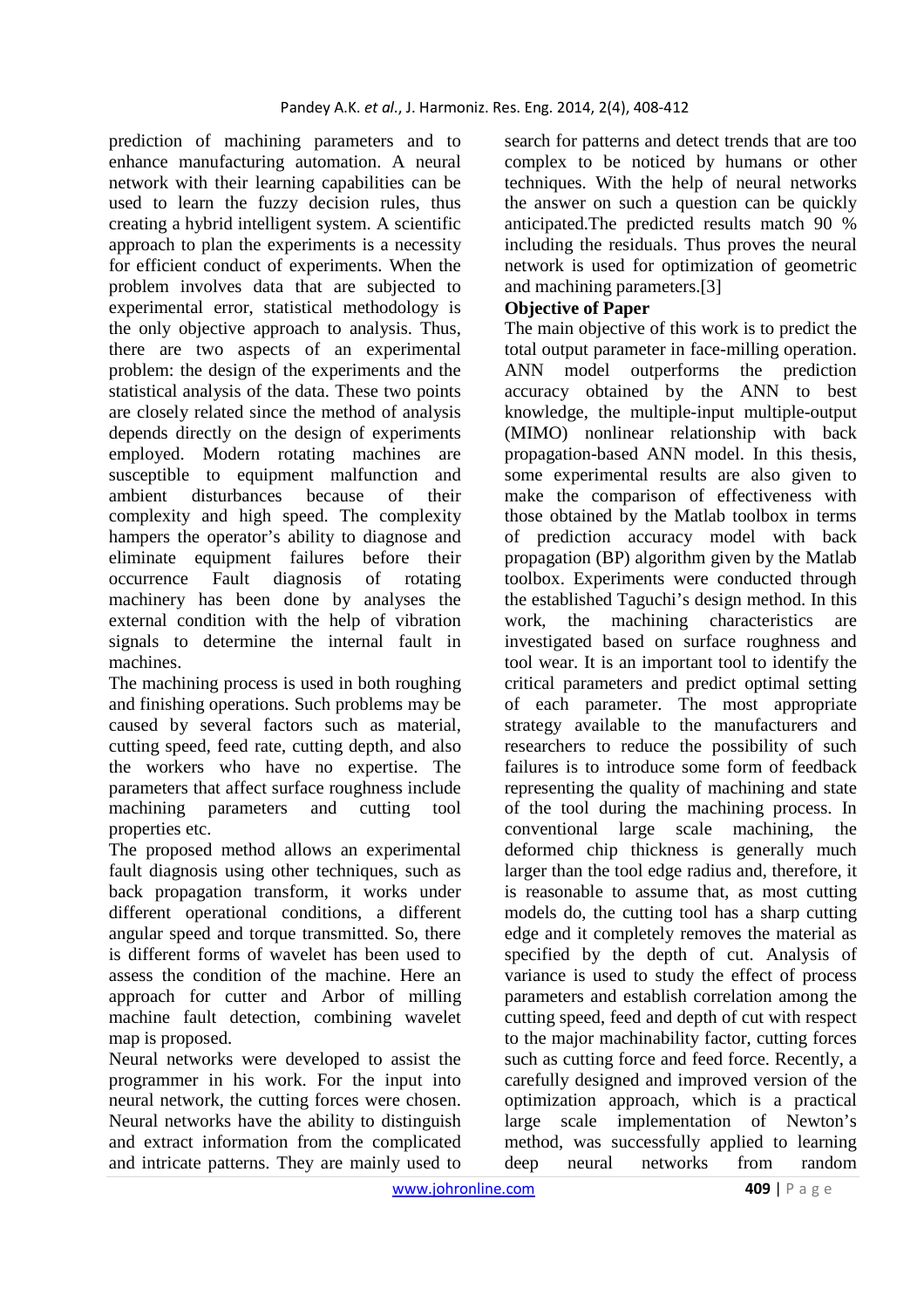initializations (Martens, 2010), which was considered to be infeasible with other optimization approaches until very recently. This thesis was inspired by the success of the HF approach on deep neural networks and was compelled to revisit the basic problem of NN training.

### **Material and Method**

Artificial Neural Network is a capable computation model for a weight diversity of problems. For manufacturing process where no satisfactory analytic model exist or a low order empirical polynomial model is inappropriate, Neural networks offer a good alternative approach. Until today many different neural network models have been developed. They include perceptrons, Kohonen, Hassoun, Yuille, Hebbian, Oja, Hopfields, Back propagation and Kolmogorov Networks, to mention a few of the better known network models.



## **Fig. 4.1Created Neural Network**

The optimal ANN architecture was designed by means of MAT Lab Neural Network toolbox. Neurons in the input layer correspond to depth of cut, cutting speed and feed rate. The output layer corresponds to surface roughness and delimitation. In this model, the inputs are fully connected to the outputs. Input and output layers have 4-36-2 neuron respectively. In the neural network model, the output neurons on the input layer reach the jth neuron on the next layer and become its input respectively.

The results are calculated in the decision tools suite 6.2 trial version software is an integrated set of neural tool used in optimization run on Microsoft excel. Neural network is a highly flexible modeling tool with the ability to learn the mapping between input and output parameters.In back-propagation neural network, the learning algorithmhas two phases. First, a training input pattern is presented tothe network input layer. The network then propagates

theinput pattern from layer to layer until the output pattern isgenerated by the output layer.

## **Material Selection**

Work Piece of MS material with Length of 100 mm, Width 60 and thickness of 10 mm has been selected for the experimental work. The reason behind the selection is, MS material are increasingly being used for different engineering applications because of their superior qualitative advantages include high ratio of strength to weight , high fracture strength and toughness , excellent thermal and corrosion resistance. For machining of MS material and advanced materials requiring high precision ofMRR and high surface finish, selection of tool to be widely processed and applicable in manufacturing industries.Here it is necessary to design the input parameters and there levels to develop surface roughness prediction model for end milling process as shown in Table 1

|                | <b>Speed</b><br><b>RPM</b> | Feed<br>mm/tooth | Depth of<br>cut<br>mm/tooth |
|----------------|----------------------------|------------------|-----------------------------|
| <b>Level 1</b> | 100                        |                  | 1.5                         |
| Level 2        | 120                        | 1.2              | $\mathcal{D}_{\mathcal{A}}$ |
| Level 3        | 150                        | 1.4              | 2.5                         |
| <b>Level 4</b> | 180                        | 1.6              | 3                           |

# **Table 1 Input Parameter and Levels**

## **Experiment Design**

Design of experiments is a powerful analysis tool for modeling and analyzing the effect of process variable over some specific variable which is an unknown function of these process variables. The experimental design method isan effective approach to optimize the various machining parameters. The selection of such points in the design space is commonly called Design of Experiments (DoE) or ExperimentalDesign. Randomly chosen design points make an inaccurate surface to be constructed or even prevent the ability to construct a surface at all.Among the range of spindle speed, feed, and depth of cut available possible in the machine the following three parameters are considered and make their combination for experiment. The modeling of input parameter has been give  $R_a$  and MRR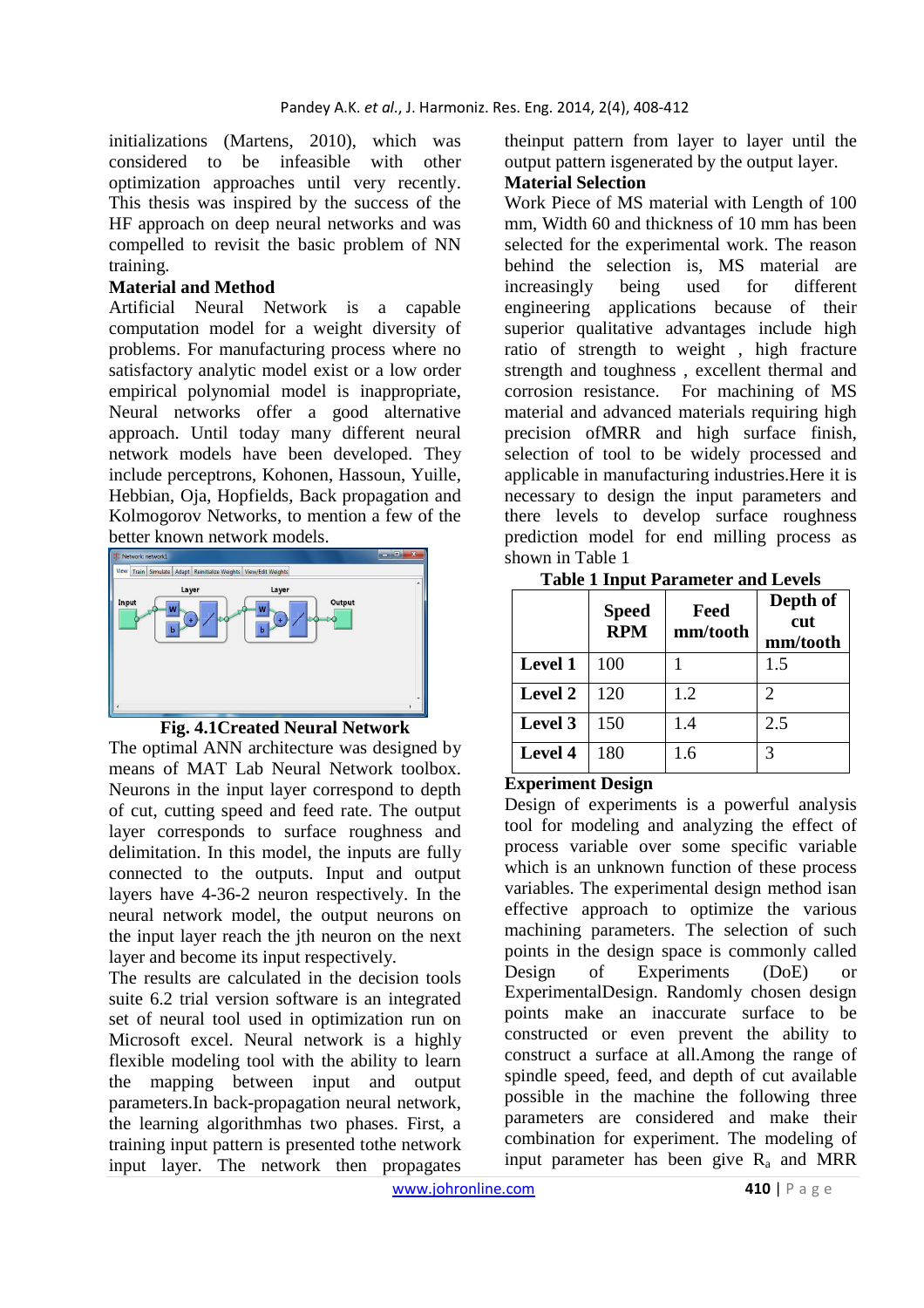| carried out using ANN techniques based on the |
|-----------------------------------------------|
| experimental results as shown in table 2.     |
|                                               |

| <b>Table 2 Experimented data</b> |              |                 |            |         |  |
|----------------------------------|--------------|-----------------|------------|---------|--|
| <b>Speed</b>                     | Feed         | Depth<br>of cut | <b>MRR</b> | $R_{a}$ |  |
| 100                              | 1            | 1.5             | 0.245      | 3.47    |  |
| 100                              | 1.2          | 2               | 0.364      | 2.98    |  |
| 100                              | 1.4          | 2.5             | 0.289      | 4.41    |  |
| 100                              | 1.6          | 3               | 0.299      | 3.58    |  |
| 120                              | 1            | $\overline{2}$  | 0.275      | 3.46    |  |
| 120                              | 1.2          | 1.5             | 0.248      | 2.87    |  |
| 120                              | 1.4          | 3               | 0.267      | 3.45    |  |
| 120                              | 1.6          | 2.5             | 0.311      | 4.11    |  |
| 150                              | 1            | 2.5             | 0.290      | 3.68    |  |
| 150                              | 1.2          | 3               | 0.305      | 3.35    |  |
| 150                              | 1.4          | 1.5             | 0.354      | 2.95    |  |
| 150                              | 1.6          | 2               | 0.376      | 3.65    |  |
| 180                              | $\mathbf{1}$ | 3               | 0.287      | 2.89    |  |
| 180                              | 1.2          | 2.5             | 0.287      | 3.58    |  |
| 180                              | 1.4          | $\overline{2}$  | 0.318      | 3.76    |  |
| 180                              | 1.6          | 1.5             | 0.342      | 4.12    |  |

Several experimental design techniques have been used to aid in the selection of appropriate design points. Taguchi method is a powerful design of experiments tool for engineering optimization of a process. It is an important tool to identify the critical parameters and predict optimal setting of each parameter. Analysis of variance is used to study the effect of process parameters and establish correlation among the cutting speed, feed and depth of cut with respect to the major machinability factor.The output predicted data of milling process were obtain with error by applying ANN as shown in table 3.

| <b>Table 3 Simulation Result and Error</b> |  |  |  |
|--------------------------------------------|--|--|--|
|                                            |  |  |  |

| <b>Simulation</b> |                                         | <b>Simulation Error</b> |                           |  |
|-------------------|-----------------------------------------|-------------------------|---------------------------|--|
| <b>MRR</b>        | <b>MRR</b><br>$\mathbf{R}_{\mathbf{a}}$ |                         | $\mathbf{R}_{\mathbf{a}}$ |  |
| 0.2964            | 3.3134                                  | 0.06750                 | $-0.4234$                 |  |
| 0.3096            | 3.3435                                  | 2.6703                  | 1.0664                    |  |
| 0.3227            | 3.3737                                  | $-0.0237$               | 0.2062                    |  |
| 0.2858            | 3.3991                                  | $-0.01081$              | 0.06082                   |  |
| 0.4696            | 3.0147                                  | $-0.2216$               | 0.1447                    |  |
| 0.4958            | 3.0750                                  | $-0.1848$               | 1.0349                    |  |

## **Regression Performance**

Finally, a confirmation run is carried out to test the regression model is to predict new response. From the Regression plot of the generated model, shown in Fig.2, it can compare the effect of output factors of targets. The response of all target value is quit better as given below

- $\triangleright$  Training performance index are 90%
- $\triangleright$  Validation performance index are 88%
- **Fest performance index are 99%**

All regression performance index are 91%



#### **Fig 2 Regression Plots of Prediction Conclusions**

In case of test dataset it seems that NN tool box model is quite obvious from the results of the predictive models that the predicted accuracy was good and the predicted results matched well with the experimental values. The obtained data were used to develop the MRR and surface roughness models. The capability of the developed prediction models were evaluated by comparing its results with measured values.As the correlation between the machining and the surface roughness is strongly dependent on the material being machined, there is an impending need to develop a generic predictive platform to predict surface roughness. So the suitable compromise between selected cutting parameters and tolerance of results will have to be made.

## **References**

[1]. Md. ShahriarJahanHossain and Dr.Nafis Ahmad, "Artificial Intelligence Based Surface Roughness Prediction Modeling for Three Dimensional End Milling", International Journal of Advanced Science